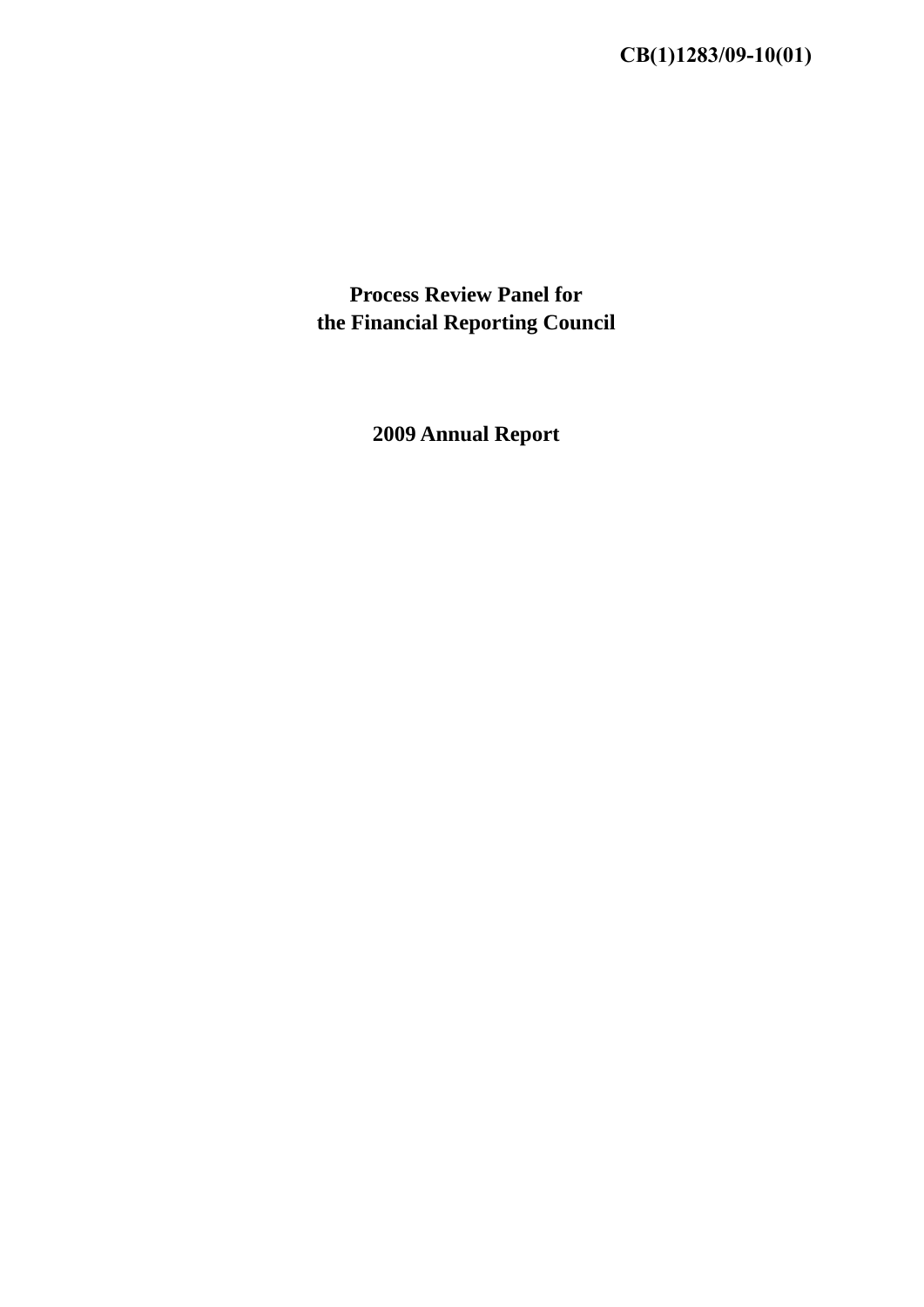# **Table of Contents**

| <b>Chapter 1</b>                                     | $P. 2 - 4$  |
|------------------------------------------------------|-------------|
| Background (Paragraphs $1.1 - 1.11$ )                |             |
|                                                      |             |
| Chapter 2                                            | $P. 5 - 7$  |
| Work of the Process Review Panel in its first year   |             |
| (Paragraphs $2.1 - 2.11$ )                           |             |
| <b>Chapter 3</b>                                     | $P. 8 - 16$ |
| Observations and recommendations arising from the    |             |
| review of completed cases (Paragraphs $3.1 - 3.31$ ) |             |
|                                                      |             |
| <u>Chapter 4</u>                                     | P. 17       |
| Way forward (Paragraphs $4.1 - 4.3$ )                |             |
| Chapter 5                                            | P. 18       |
| Acknowledgement (Paragraph 5.1)                      |             |
|                                                      |             |
| Annex                                                | P. 19       |
| Membership list                                      |             |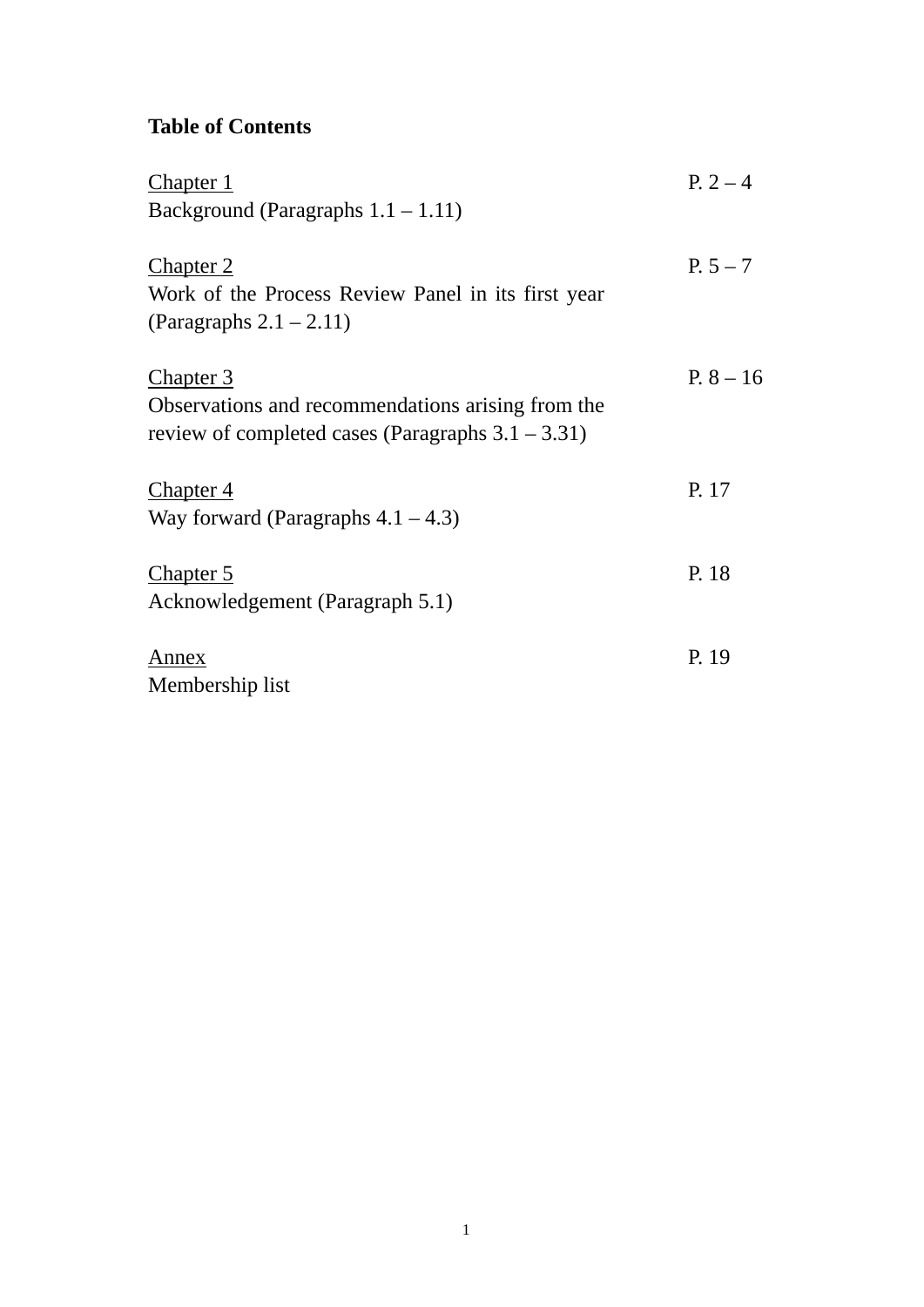## **Chapter 1 : Background**

1.1 The Process Review Panel for the Financial Reporting Council (PRP) is an independent and non-statutory panel established by the Chief Executive on 1 November 2008 to review cases handled by the Financial Reporting Council (FRC) and consider whether the actions taken by the FRC are fair and consistent with its internal procedures and guidelines.

# **Background of the FRC**

1.2 The FRC was established under the FRC Ordinance (Cap. 588) on 1 December 2006 as an independent statutory body to investigate audit irregularities and non-compliance with accounting requirements of listed corporations and collective investment schemes in Hong Kong. The FRC plays a key role in upholding the quality of financial reporting, promoting the integrity of the accountancy profession, enhancing corporate governance and protecting investors' interest.

1.3 Under the FRC Ordinance, the FRC is empowered to conduct independent investigations into possible auditing and reporting irregularities in relation to listed entities and is assisted by the statutory Audit Investigation Board comprising officers from the FRC Secretariat. The FRC is also tasked to conduct independent enquiries into possible non-compliance with accounting requirements on the part of listed entities and is assisted by the statutory Financial Reporting Review Panel comprising individuals from a wide range of professions in addition to accountants.

1.4 After the initial months to recruit staff, set up internal procedures and working protocol with other regulators, etc., the FRC came into full operation and started receiving complaints in July 2007.

## **Background of the PRP**

1.5 Since the FRC came into full operation and started handling complaint cases in July 2007, the Administration began to prepare for the establishment of the PRP, including making reference to the operation of the Process Review Panel for the Securities and Futures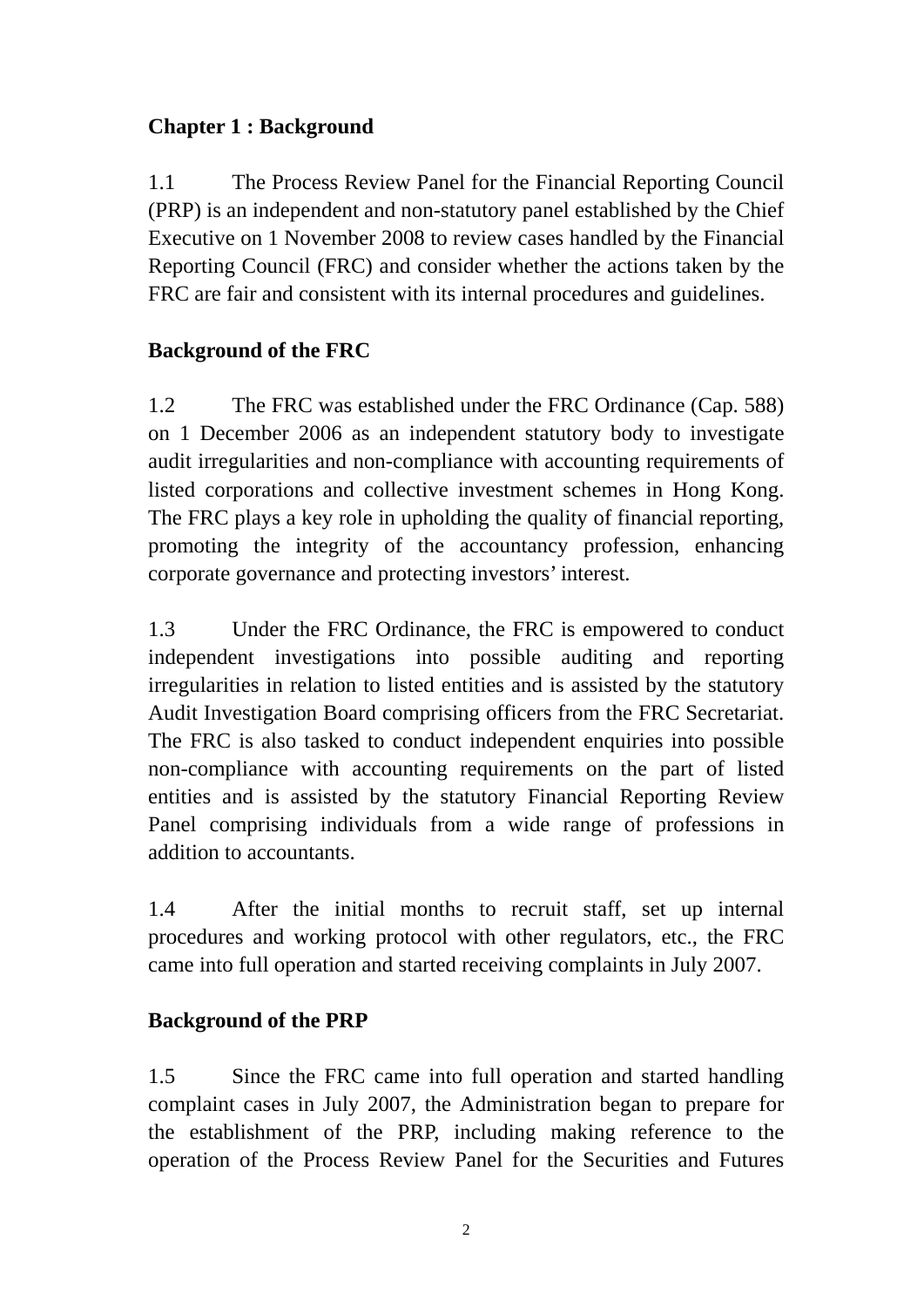Commission (PRP for the SFC). The aim is to set up a PRP to ensure that the FRC handles individual cases in a fair and consistent manner, and actions taken and decisions made adhere to FRC's internal procedures and guidelines. The PRP for the FRC was established on 1 November 2008.

1.6 The establishment of the PRP reflects the Administration's continuing commitment to enhance the accountability of the FRC.

#### **Functions of the PRP**

1.7 The establishment of and appointments to the PRP were approved by the Chief Executive. The terms of reference of the PRP are as follows –

- (a) to receive and consider periodic reports from the FRC on completed or discontinued cases;
- (b) to receive and consider periodic reports on investigations and enquiries lasting more than one year;
- (c) to receive and consider periodic reports from the FRC on complaints against the FRC or its staff;
- (d) to call for files from the FRC to review the handling of cases to ensure that the actions taken and decisions made adhered to and are consistent with internal procedures and guidelines and to advise the FRC on the adequacy of its internal procedures and guidelines where appropriate;
- (e) to advise the FRC such other matters relating to the FRC's performance of statutory functions as the FRC may refer to the PRP or on which the PRP may wish to advise; and
- (f) to submit annual reports to the Secretary for Financial Services and the Treasury.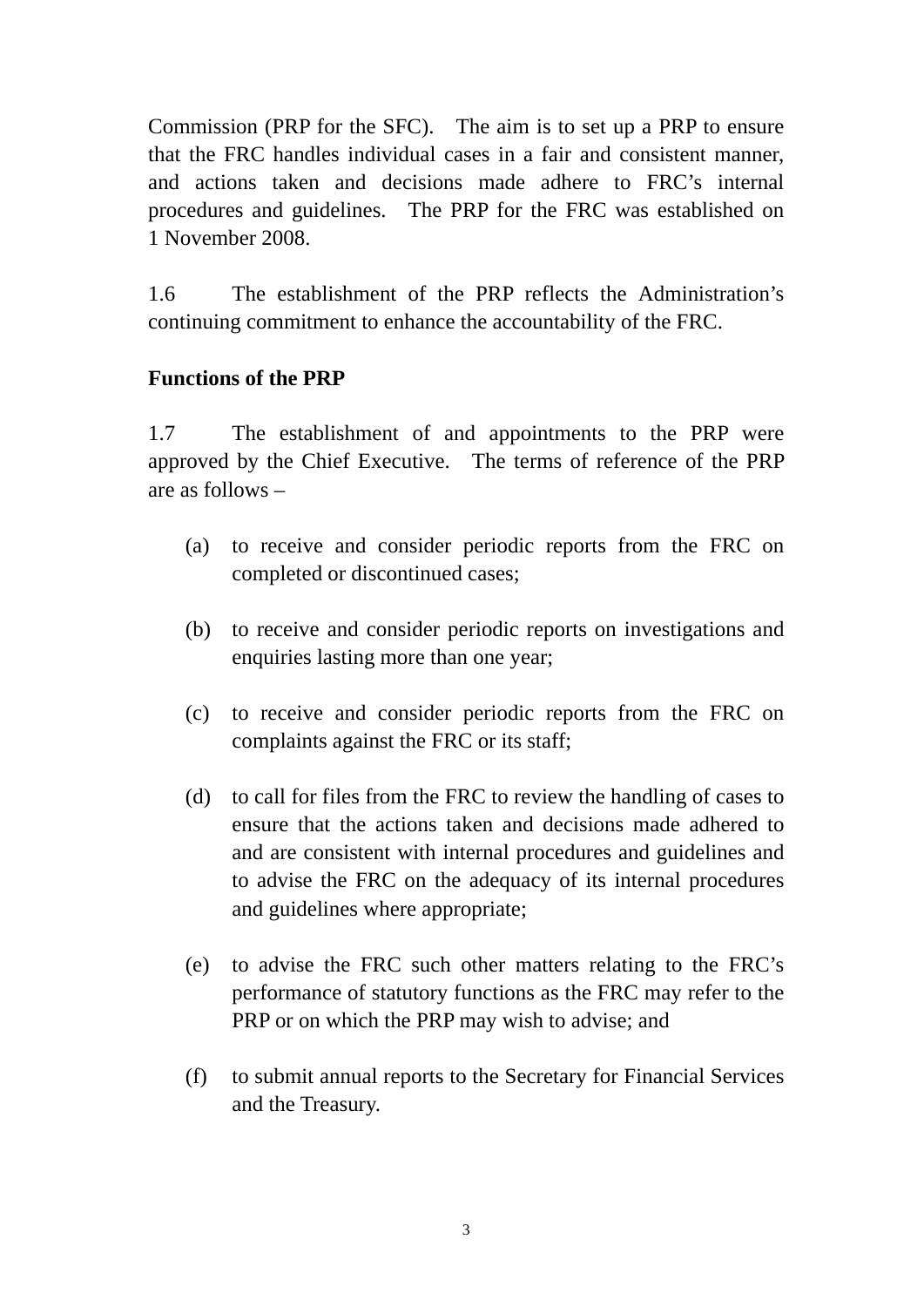1.8 The above terms of reference apply to the FRC main Council. The PRP is tasked to review and advise the FRC its case-handling and not its internal operation on administrative matters, hence the work of the committees set up under the FRC is not subject to direct review by the PRP.

1.9 The internal procedures that the PRP would make reference to in reviewing FRC's cases include guidelines on the handling of complaints, initiation and processing of investigations and enquiries, review of modified auditor's reports, working protocols with other regulatory bodies, preservation of secrecy and identity of informers and relevant legislative provisions.

## **Composition of the PRP**

1.10 The PRP for the FRC comprises five members, including a Chairman who should be a non-accountant to avoid conflict of interests, the FRC Chairman as an ex-officio member and three members from the accountancy sector, the financial sector and other professions.

1.11 The membership of the PRP is at Annex.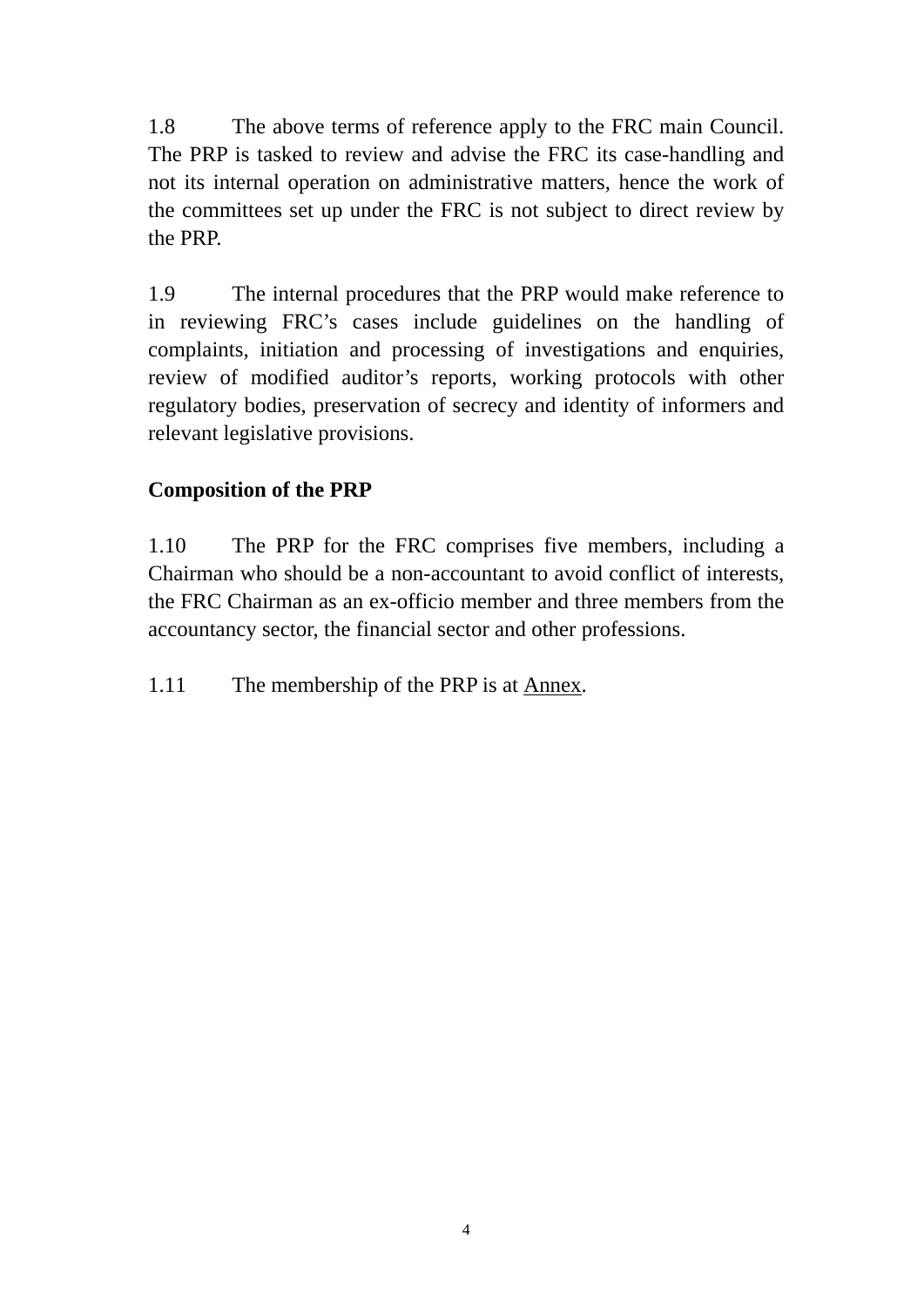# **Chapter 2 : Work of the PRP in its first year (2008-09)**

2.1 This report covers the work of the PRP from 1 November 2008 to 31 December 2009.

# **Modus operandi of the PRP**

2.2 The PRP met in mid November 2008 to deliberate and agree on its modus operandi. The PRP decided that the first review cycle should start from July 2007 when the FRC became fully operational until end December 2008, i.e. the first review cycle would be of about 18 months, and thereafter on a calendar year basis.

2.3 According to its terms of reference, the PRP would receive and consider periodic reports from the FRC on completed cases, investigations and enquiries lasting longer than one year as well as complaints against the FRC or its staff. In view of the short history of the FRC and taking into account its caseload, the PRP resolved to select cases for review at the end of the first review cycle, and that there would be no need to set up separate working groups, hence all PRP members would join the case review session(s).

2.4 As 2007-2008 was the inaugural year for the PRP as well as for the FRC, the PRP considered it premature to lay down a pre-set quota or criteria for future case selection. The PRP decided that the approach for case selection could be reviewed in the next review cycle or could be fine-tuned as members began the case review work.

2.5 The PRP members are obliged to preserve secrecy in relation to information furnished to them in the course of the PRP's work, and to refrain from disclosing such information to other persons. To maintain the independence and impartiality of the PRP, PRP members took care in declaring their interests upon the commencement of their terms of appointment as well as before conducting case review.

# **Selection of cases for review**

2.6 By end December 2008, the FRC Secretariat advised the PRP that the FRC had completed 25 cases and had not received any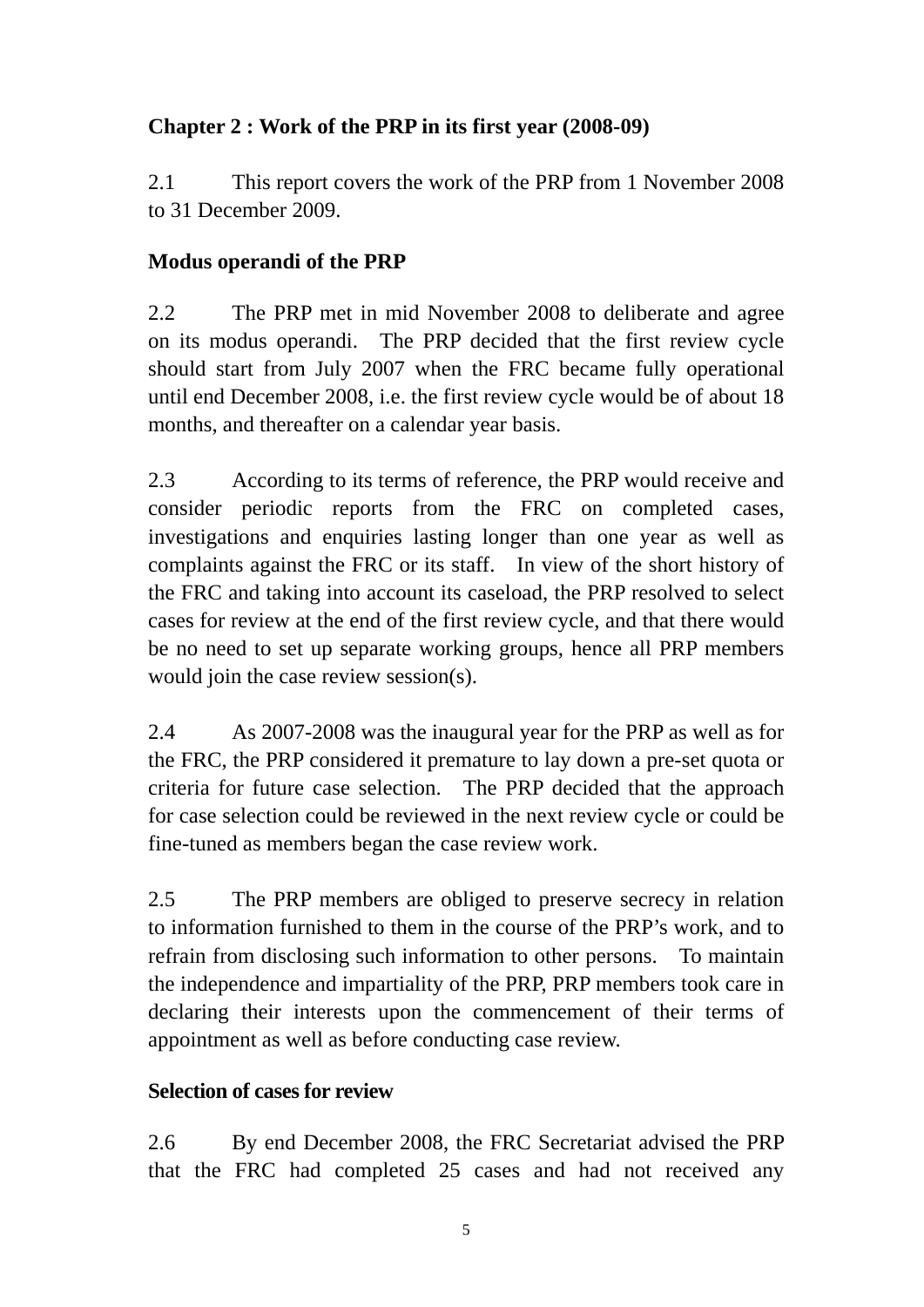complaints against the FRC or its staff during the first review cycle. The FRC Secretariat provided the PRP in January 2009 with lists and case summaries of completed cases and cases lasting for more than one year for the PRP members to select cases for review.

2.7 By March 2009, the PRP selected five cases for review out of the 25 completed cases –

Distribution of cases reviewed

An enquiry case

An investigation case

A case with no follow up action after review (unsubstantiated case)

A suspended/referral case

A review of modified auditor's report

2.8 The PRP considered the selection above reflected a good mix of the completed cases, which were of the following distribution –

| Distribution of completed cases                                                                                             | Total no. |
|-----------------------------------------------------------------------------------------------------------------------------|-----------|
| Enquiry case                                                                                                                |           |
| Investigation case                                                                                                          | 1         |
| Unsubstantiated cases                                                                                                       | 13        |
| Suspended cases/cases referred to<br>another enforcement agency                                                             | 7         |
| Reviews of modified auditor's report                                                                                        | 2         |
| Cases where the complaint was<br>resolved by the complaines (e.g.<br>voluntarily corrected the suspected<br>non-compliance) |           |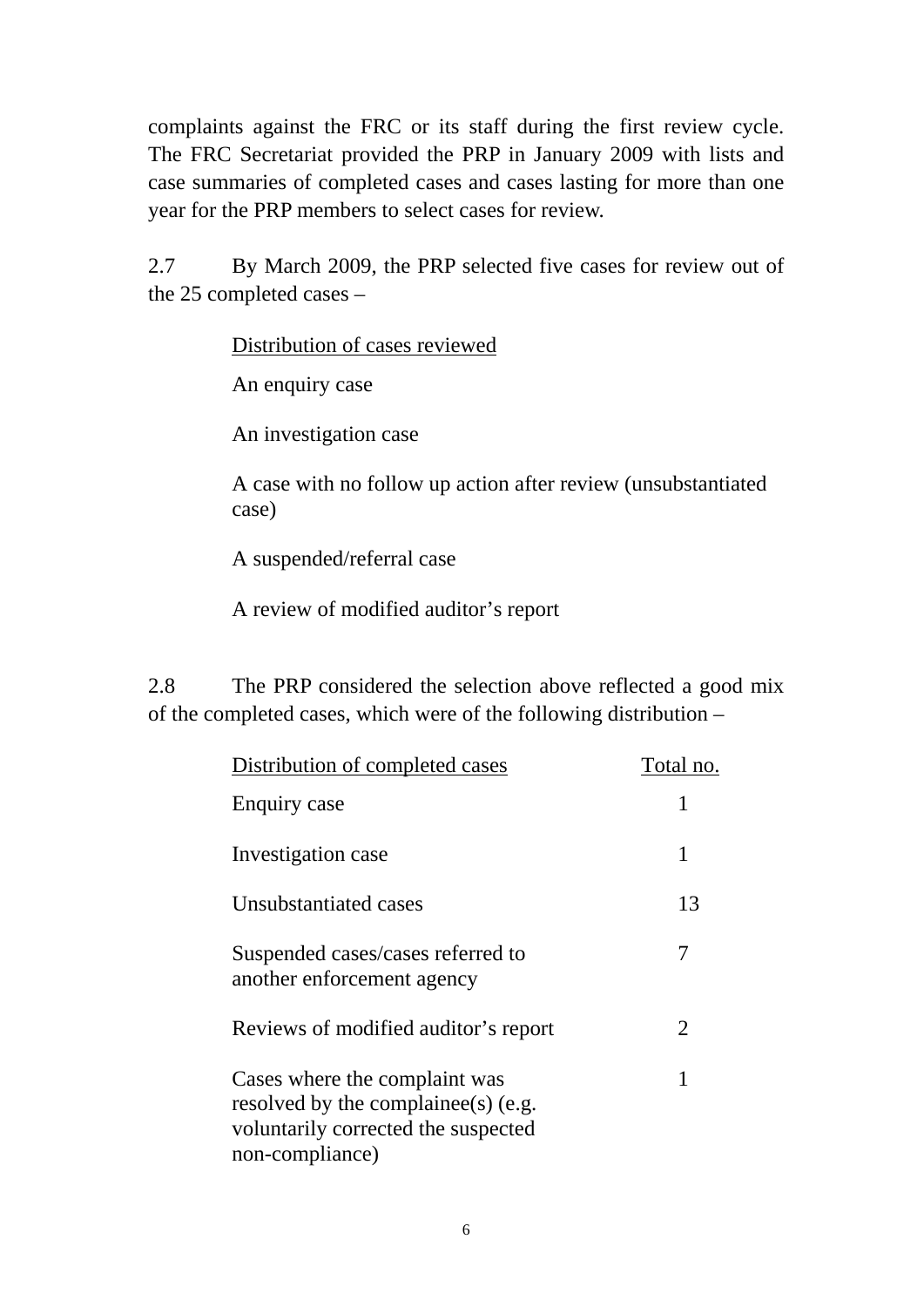## **Case Review Process**

2.9 After the selection of cases for review in March 2009, with the assistance of the FRC Secretariat, the PRP Secretariat made preparations for the case review. A case review meeting was held in May 2009 to review the five selected cases.

2.10 The workflow of the PRP case review process is set out below –



2.11 PRP's observations and recommendations are set out in the following chapter.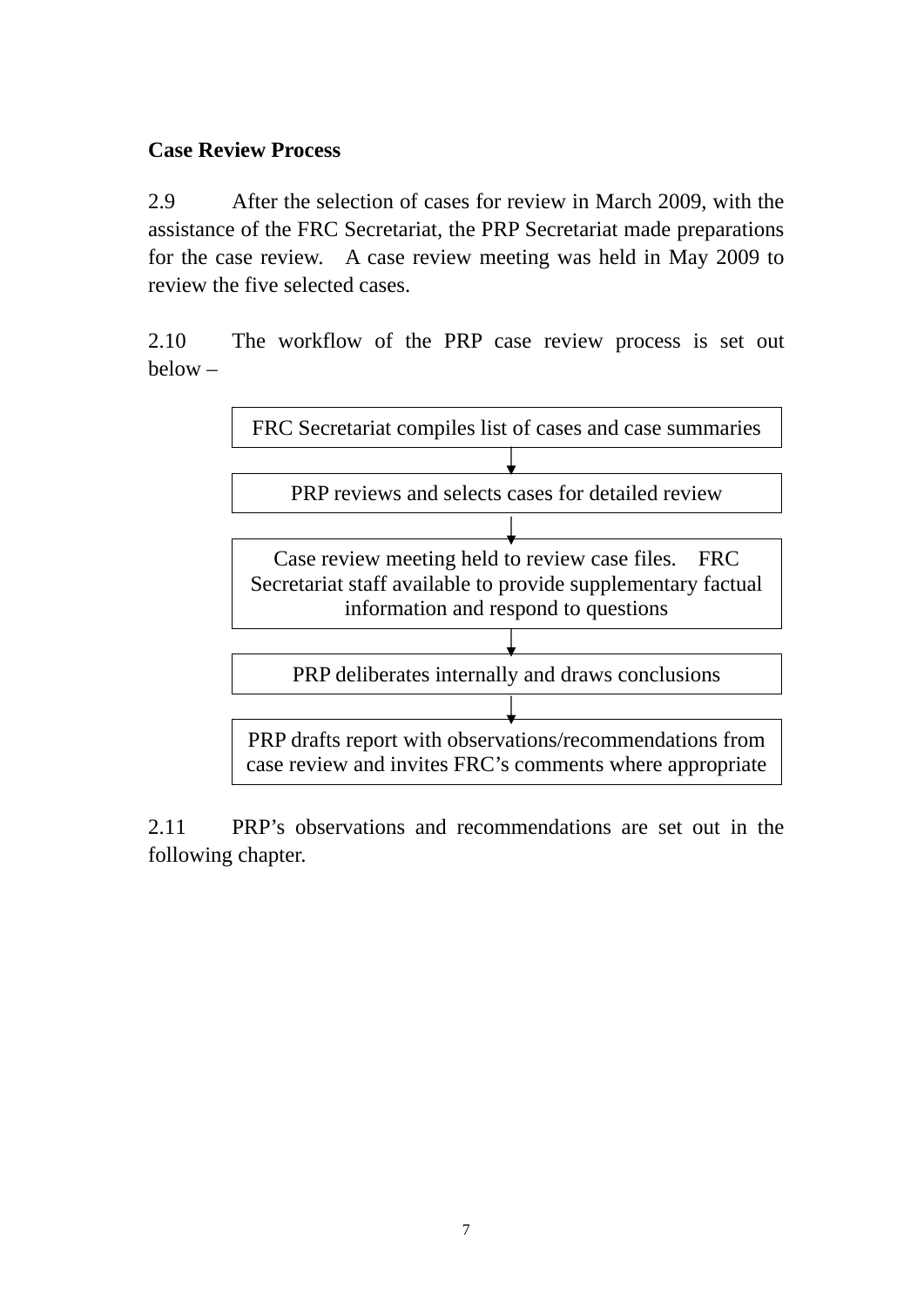## **Chapter 3 : Observations and recommendations arising from the review of completed cases**

3.1 On the whole, based on the cases reviewed in the first review cycle, the PRP was of the view that the FRC had followed its internal procedures in handling cases.

### **Review of an enquiry case**

#### *Case facts*

3.2 The PRP reviewed a complaint case concerning a formal enquiry into a suspected financial reporting non-compliance of a listed entity. The case in question was the only enquiry case completed during the review cycle. It was alleged that the financial results of a subsidiary of the listed entity were not consolidated in the quarterly and interim financial information and the information contained was misleading. It was also alleged that the management made a false statement in its clarification announcement in relation to the liquidation of a subsidiary and certain payments by the subsidiary were not properly accounted for.

## *FRC actions*

3.3 The FRC examined the case and decided to initiate an enquiry into the suspected non-compliance with accounting requirements and did not pursue the allegations on the listed entity's quarterly financial information as they were outside the remit of the FRC. As for some other allegations that were related to the Listing Rules, the FRC resolved to refer to another enforcement agency for follow-up action.

## *PRP's areas of review*

3.4 Based on the case facts outlined above, the PRP checked how the FRC had handled the case from –

(a) the initial screening and sending acknowledgment to the complainant;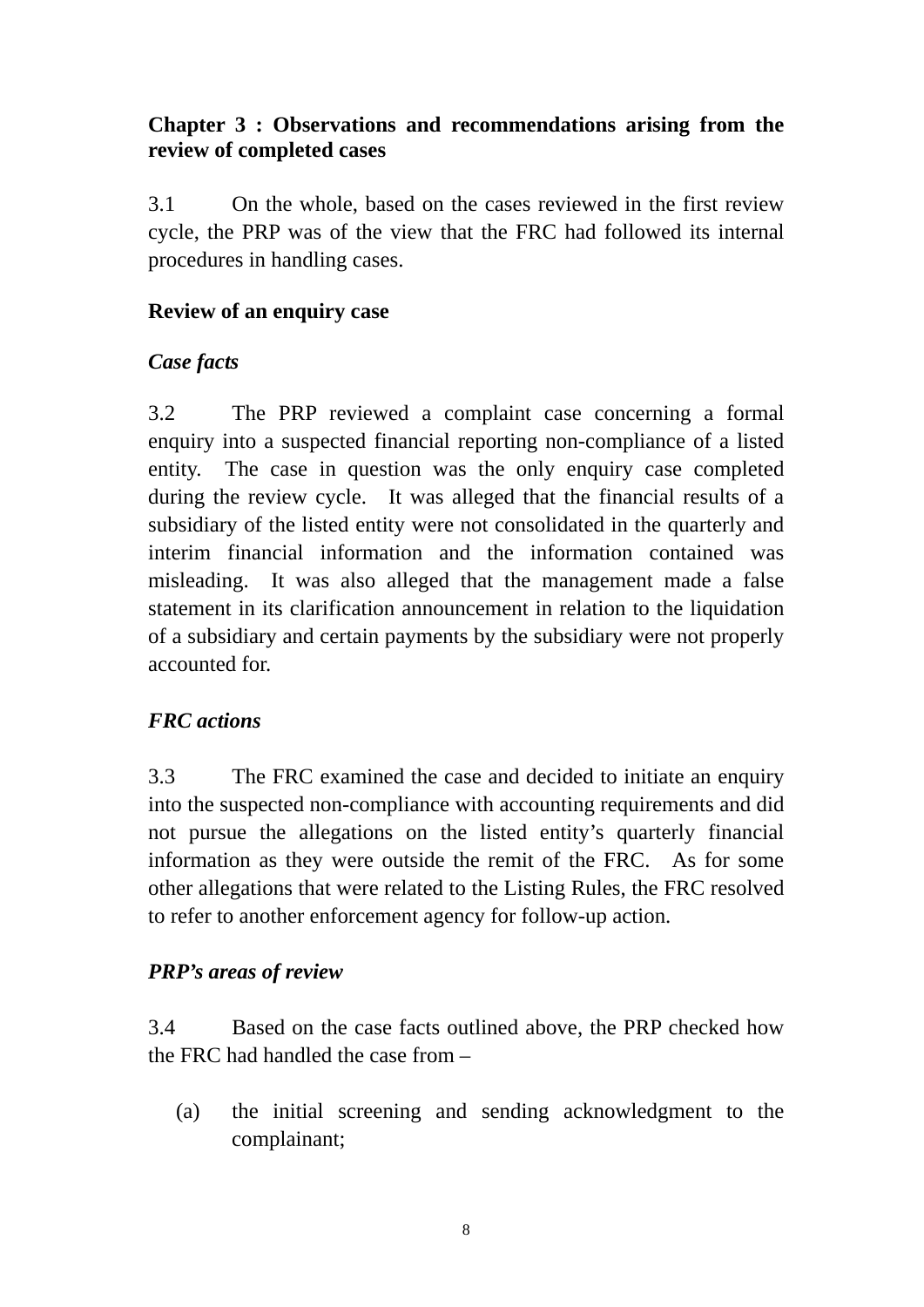- (b) liaising with the listed entity to review the allegations;
- (c) submitting a complaint assessment report to the Council;
- (d) initiating a formal enquiry;
- (e) appointing and working with the Financial Reporting Review Committee to conduct the enquiry; and/to
- (f) preparing and issuing the enquiry report.

3.5 In reviewing the handling of the case, the PRP asked whether an interim report should have been prepared, given that the enquiry had lasted for an extended period of time. The FRC explained that a case-specific interim report had not been prepared as the FRC Secretariat provided updates to the FRC on the developments of the case during regular Council meetings. The PRP noted that FRC's internal procedures specified that "more than 12 months" would be seen as an example of "an extended period of time" which would warrant an interim report. The case in question only lasted for nine months, hence an interim report was not necessary.

3.6 The PRP also looked into the time lag between the preparation of the draft enquiry report and its final adoption. The FRC explained that more time was taken as its Secretariat had to seek comments from the relevant parties (including the listed entity, the Financial Reporting Review Committee, lawyers concerned, etc.) and incorporate them before submission to the FRC for adoption.

3.7 In response to the PRP's question on why the FRC did not apply to court to mandate the removal of relevant non-compliance, the FRC explained that the mandated removal of the relevant non-compliance under the FRC Ordinance would only be applicable to Hong Kong companies yet the listed entity concerned was incorporated outside Hong Kong. In this particular case, the FRC has notified the relevant enforcement agencies for follow-up.

3.8 The PRP noted that although the FRC had already decided there was indeed non-compliance with accounting requirements involved and the listed entity should be required to remove the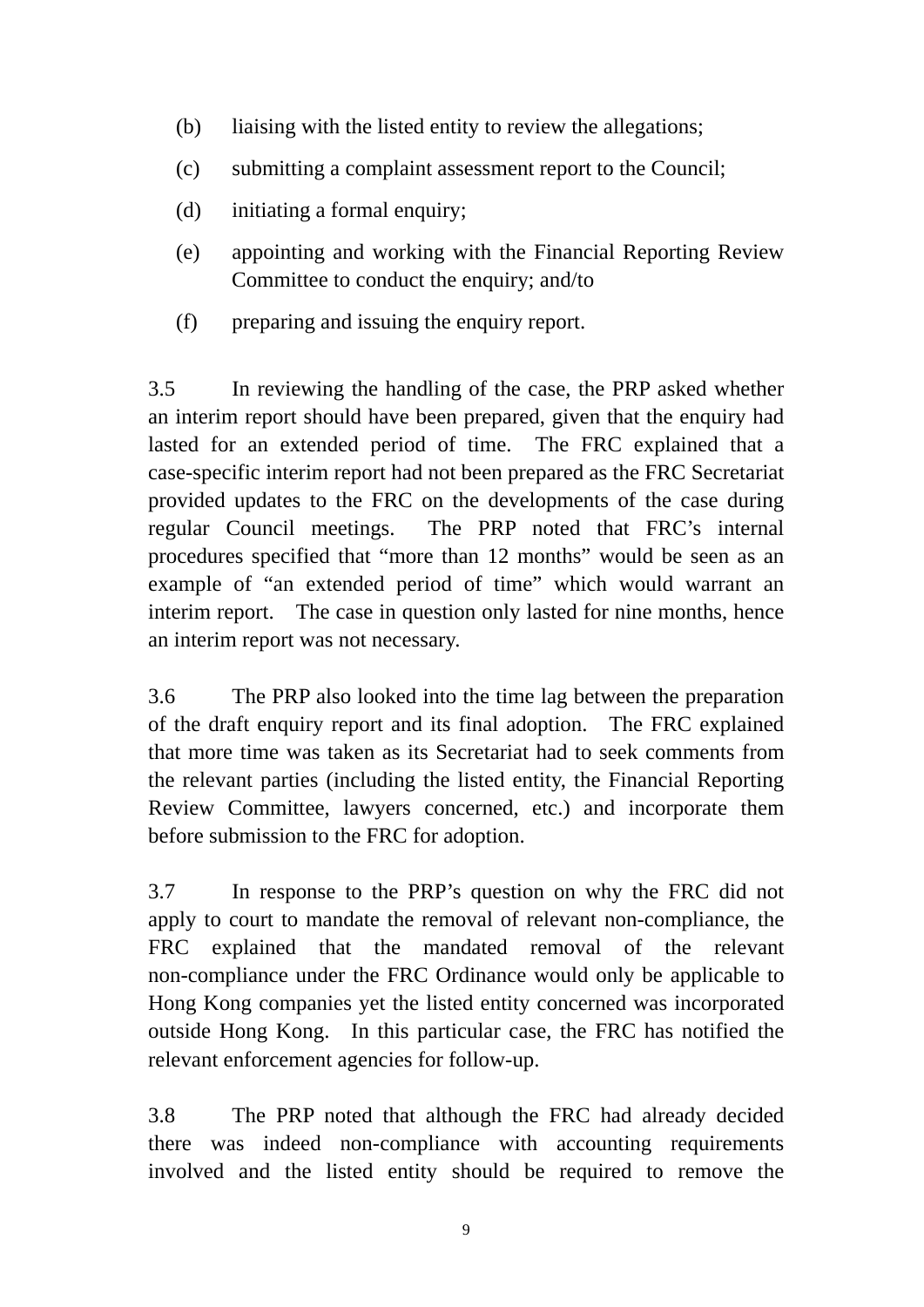non-compliance, and according to FRC's internal procedures, it should issue warning letters or refer to other regulatory bodies when the listed entity did not comply with the notice to remove the non-compliance, but it was not until five months later that the FRC decided to publish the enquiry report and forward it to the relevant enforcement agencies. The PRP thus questioned whether there was a gap in FRC's internal procedures or in the follow-up action taken by the FRC.

3.9 In response, the FRC advised the PRP of the efforts taken by the FRC Secretariat to request the listed entity to remove the non-compliance. The FRC had needed some time to liaise with other parties involved in the case in and outside Hong Kong to obtain information and explore with the listed entity on how to remove the non-compliance. The listed entity subsequently issued an announcement which stated that it would remove the non-compliance concerned in the upcoming financial statements. The FRC had been kept informed of the progress by its Secretariat throughout the period.

## *Conclusion*

3.10 Having reviewed FRC's handling of the case as highlighted in parts (a) to (f) in paragraph 3.4 above and obtained the above clarifications, the PRP concluded that the FRC had handled the case in accordance with its internal procedures.

## **Review of an investigation case**

## *Case facts*

3.11 The PRP reviewed the only investigation case completed during the review cycle, which was also the case with the longest processing time (14 months). It was alleged that the auditor did not follow professional standards in the audit of the financial statements of a listed entity.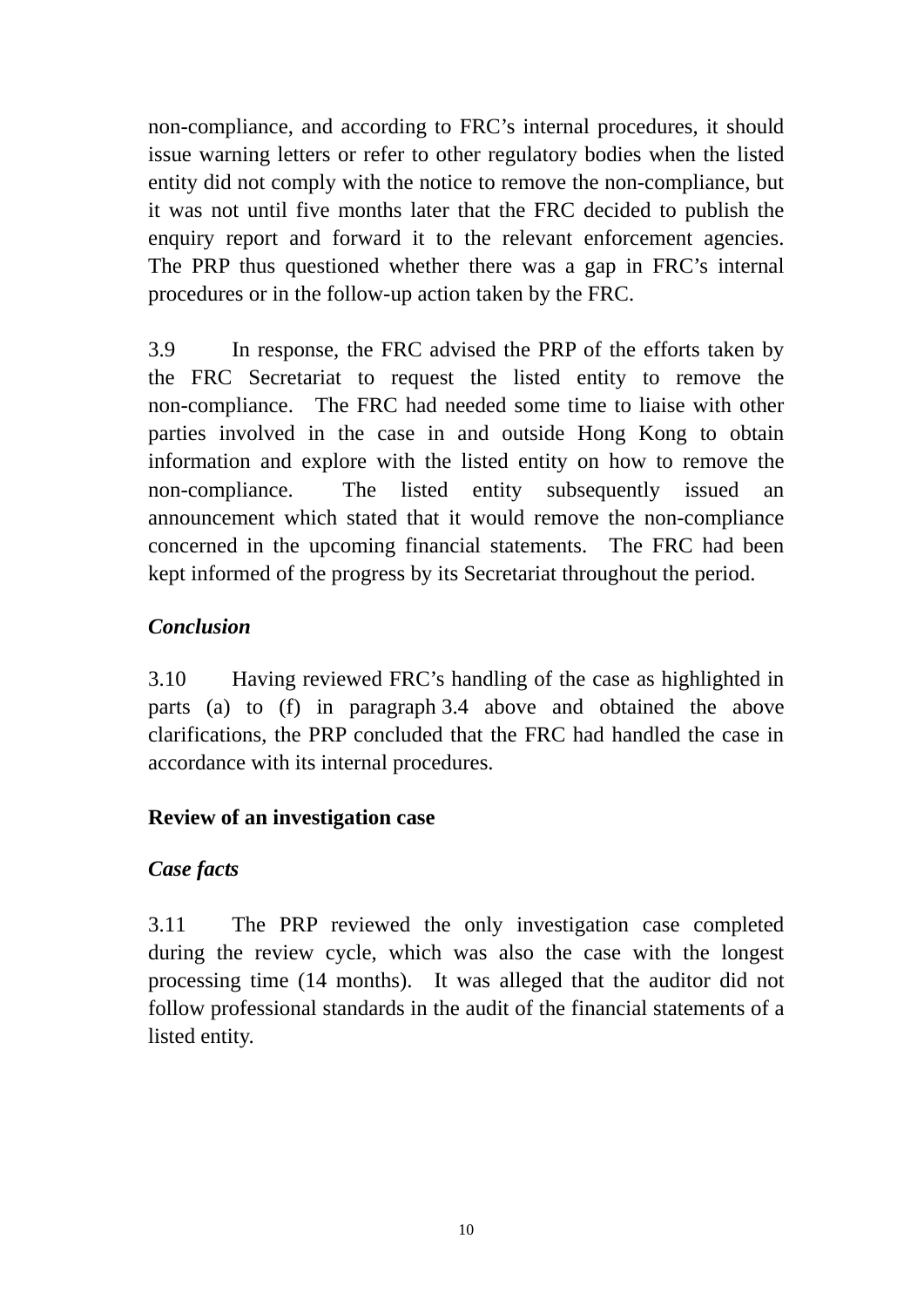## *FRC actions*

3.12 The FRC examined the case and decided to initiate an investigation into the suspected audit irregularity. The case was completed 14 months later after concluding that there was evidence of audit irregularity. The investigation results were then referred to another enforcement agency for follow-up action.

## *PRP's areas of review*

3.13 With the above background, the PRP checked how the FRC had handled the case from –

- (a) the initial screening stage;
- (b) liaising with the audit firm to review the allegations;
- (c) submitting a complaint assessment report to the Council;
- (d) initiating and conducting the investigation through the Audit Investigation Board;
- (e) drafting the investigation report;
- (f) consulting relevant parties; and/to
- (g) issuing the report and referring it to another enforcement agency for follow-up action.

3.14 The PRP asked why an interim report was not prepared for Council's approval even though the investigation took more than 12 months to complete. In response, the FRC advised that this was because the FRC Secretariat provided regular reports to the Council on the progress of the investigation and hence it was considered that a separate interim report was not necessary.

3.15 In response to the PRP's question on whether the FRC had any pledge to complete certain procedures within a specified period of time, FRC explained that there was no specific performance pledge as the time required to handle a case would depend on its specific circumstances. On why the case in question required some 14 months for processing,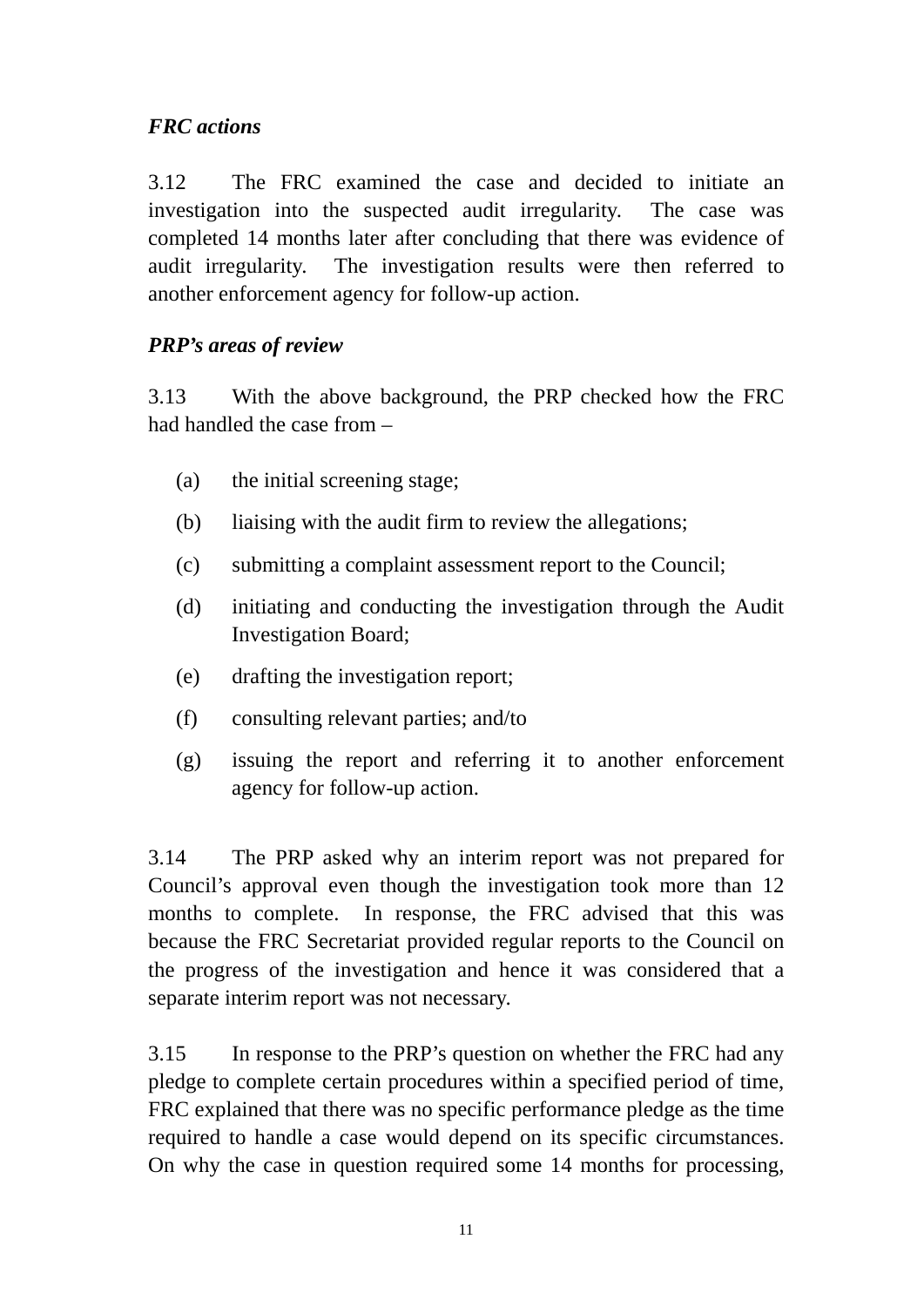FRC explained that the actual investigation only took about five months. However, considerable time was taken to consult relevant parties, including parties related to the complaint and FRC's honorary advisers, before the report could be finalised.

## *Conclusion*

3.16 Having reviewed FRC's handling of the case as highlighted in parts (a) to (g) in paragraph 3.13 above and obtained the above clarifications, the PRP concluded that the FRC had handled the case in accordance with its internal procedures.

## **Review of an unsubstantiated case**

#### *Case facts*

3.17 Given that there were many completed cases whose allegations were unsubstantiated, the PRP selected one of them for review to consider if the case was handled in accordance with FRC's internal procedures. Among the unsubstantiated cases, the case selected was the one with the longest processing time and widest range of allegations, ranging from money laundering, non-disclosure of connected party transactions, inflated reported earnings and non-compliance in accounting treatments for acquisition of assets.

## *FRC actions*

3.18 The FRC reviewed the allegations concerning suspected non-compliance with accounting requirements but concluded that the allegations could not be substantiated and hence the case was not pursued further. As for the allegations that were outside FRC's remit, the FRC noted that the complainant had already filed a complaint with another enforcement agency in parallel.

## *PRP's areas of review*

3.19 With the above background, the PRP checked how the FRC had handled the case from –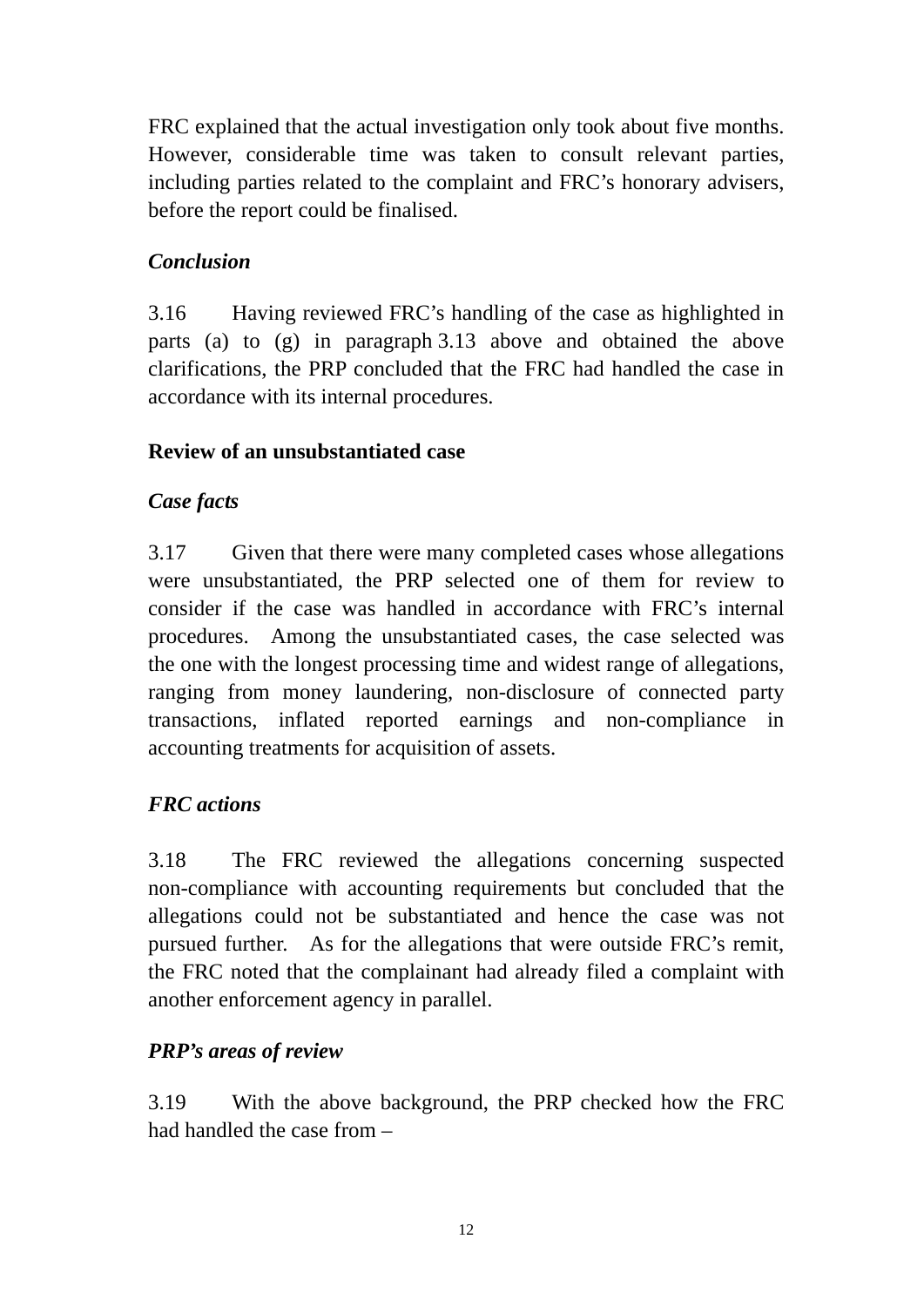- (a) the initial screening stage;
- (b) liaising with the listed entity to review the allegations;
- (c) submitting a complaint assessment report to the Council; and/to
- (d) closing the case and replying to the complainant.

3.20 Upon enquiry by the PRP on why there was a five-month gap between the Secretariat's preparation of the complaint assessment report and the FRC's decision on how to follow-up the case, FRC explained that the Council instructed the Secretariat to conduct further informal inquiry to obtain more details during this period, hence the FRC did not conclude the case until five months later when the Secretariat had obtained necessary clarifications from relevant parties indicating that the case could not be substantiated.

## *Conclusion*

3.21 Having reviewed FRC's handling of the case as highlighted in parts (a) to (d) in paragraph 3.19 above and obtained the above clarifications, the PRP concluded that the FRC had handled the case in accordance with its internal procedures.

## **Review of a suspended case**

#### *Case facts*

3.22 As there were a number of cases received by the FRC which were outside its remit and had to be referred to other enforcement agencies for action or were suspended to avoid duplication of efforts as another enforcement agency had already initiated investigations, the PRP considered it appropriate to select one of such cases for review. The case selected had the third longest processing time among the completed cases during the review cycle (the longest two cases being the formal investigation case and formal enquiry case). It involved multiple allegations on suspected non-compliance and fictitious conduct of the listed entity.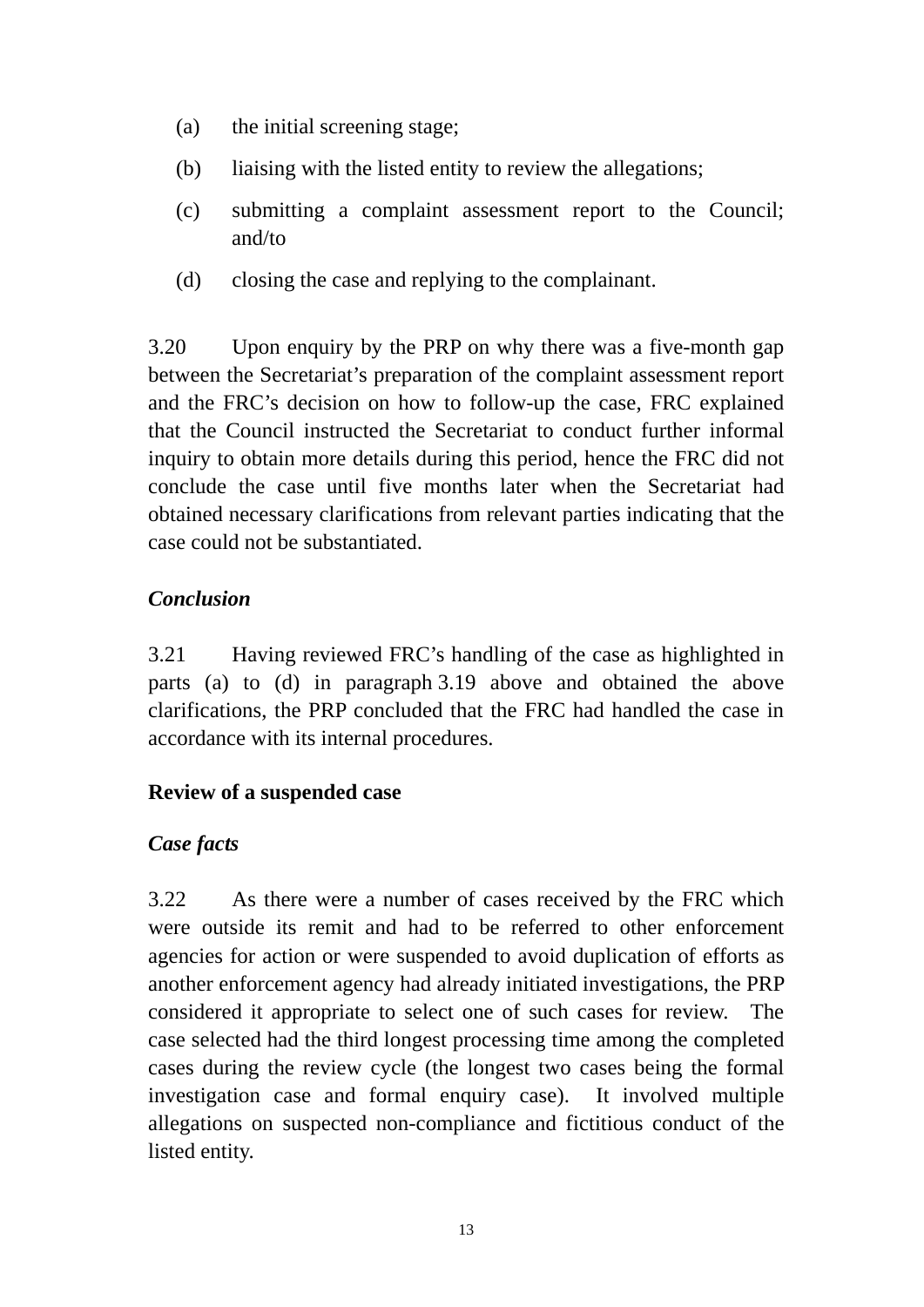## *FRC actions*

3.23 FRC examined the case in detail and concluded, after initial assessment and informal enquiry, that it would suspend the case given on-going investigation by another enforcement agency.

## *PRP's areas of review*

3.24 With the above background, the PRP checked how the FRC had handled the case from –

- (a) the initial screening stage;
- (b) liaising with the listed entity to review the allegations;
- (c) submitting a complaint assessment report to the Council;
- (d) conducting further informal enquiry with the listed entity; and/to
- (e) concluding that the case would be suspended because of investigation by another enforcement agency.

3.25 In response to the PRP's enquiry on why the FRC took seven months to consider the case before concluding that it would suspend the case rather than initiating enquiry or investigation, FRC explained that the FRC Secretariat had conducted several rounds of informal enquiry with the listed entity and relevant authorities to obtain further information before the FRC could reach the conclusion to suspend the case.

## *Conclusion*

3.26 Having reviewed the FRC's handling of the case as highlighted in parts (a) to (e) in paragraph 3.24 and obtained further clarifications above, the PRP concluded that the FRC had handled the case in accordance with its internal procedures.

3.27 However, the PRP noted that FRC's internal procedures provided limited guidance on the handling of suspended cases and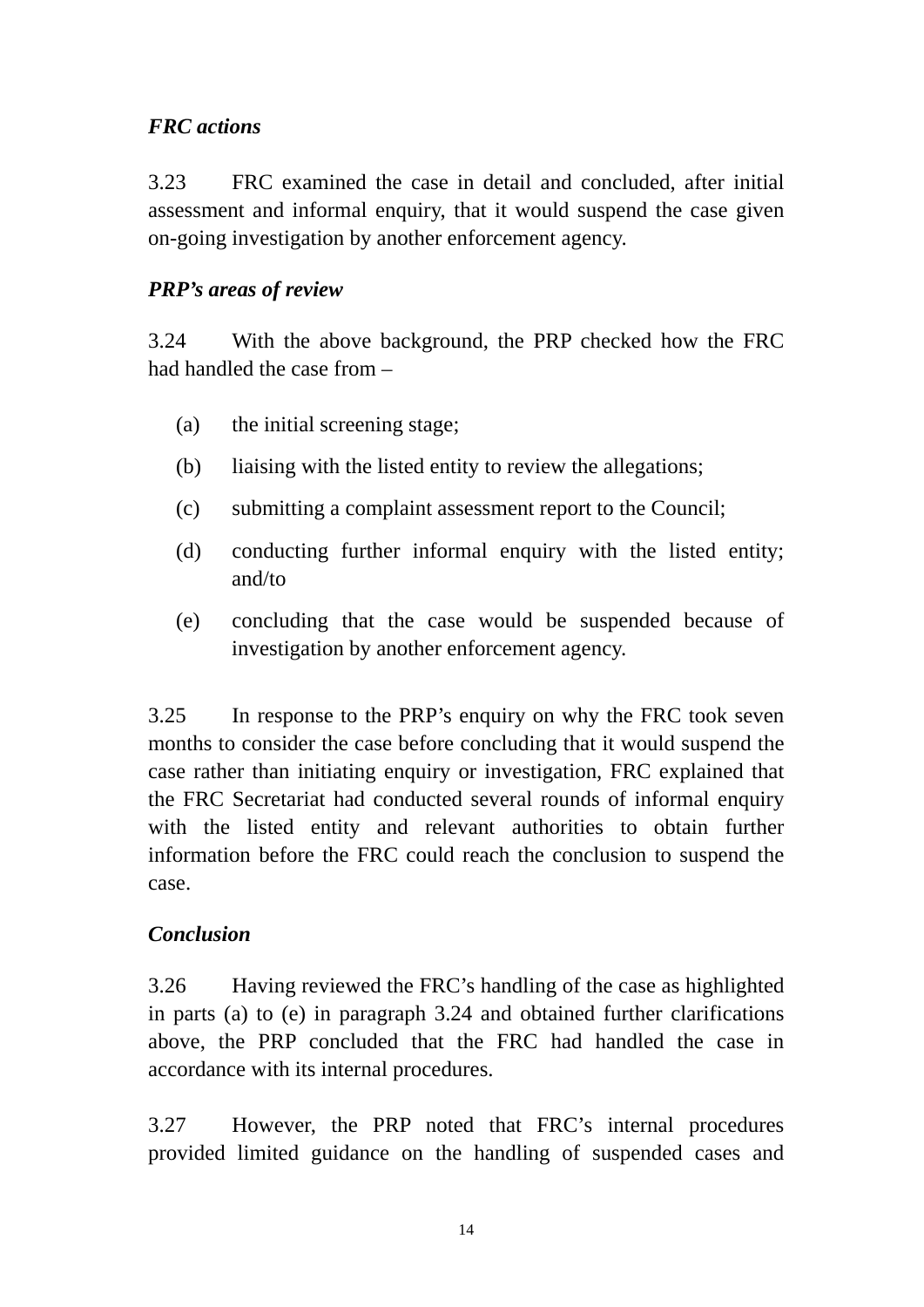informal inquiries. The PRP recommended that the FRC consider providing more detailed guidance on conducting an informal inquiry in its internal procedures, e.g. whether key steps or target milestones should be set to ensure that informal inquiries were properly conducted. The FRC accepted the PRP's recommendation and is preparing to expand its internal procedures on this front.

## **Review of a modified auditor's report case**

# *Case facts*

3.28 The PRP noted that the FRC had adopted a more proactive approach in the regulation of financial reporting of listed entities since July 2008 to monitor and review all financial statements of listed entities in Hong Kong which have a modified auditor's report. The aim was mainly to identify potential non-compliance. Hence the PRP decided to select one of the two modified auditor's report cases completed during the review cycle for review.

# *FRC actions*

3.29 The PRP noted the issues involved in the selected case and checked how the FRC had handled the case from –

- (a) initial screening stage;
- (b) initial inquiry;
- (c) preparation of a review assessment report;
- (d) concluding the review; and/to
- (e) referral to another enforcement agency for follow-up.

## *PRP's areas of review*

3.30 The PRP noted that the FRC Secretariat had gone through four levels of case review, including review by a case officer, review by a director, counter checking by the CEO of FRC and review by the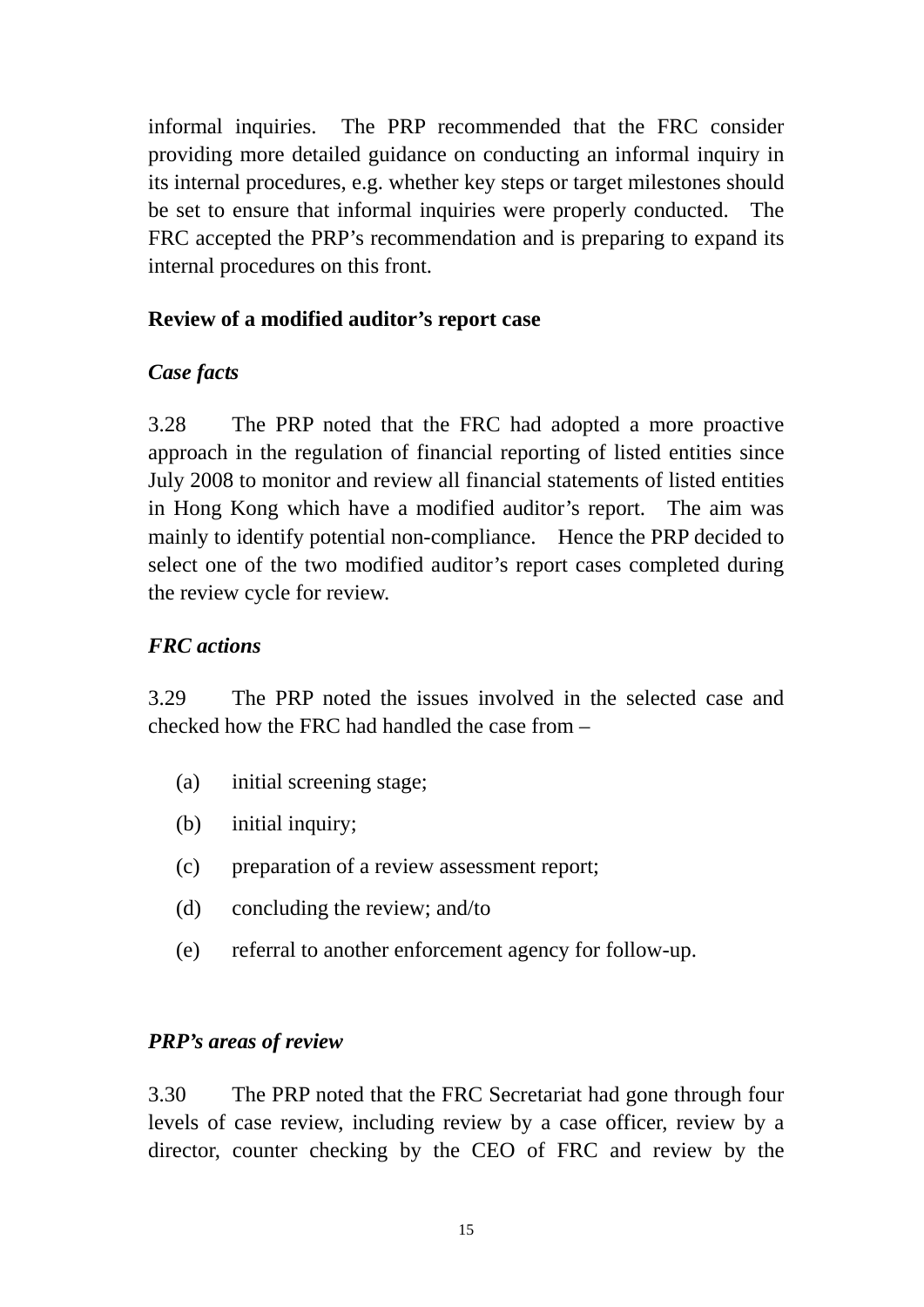Council, before reaching the conclusion that there was no non-compliance with accounting requirements that would warrant initiating a formal enquiry.

3.31 Having reviewed the FRC's handling of the case as highlighted in parts (a) to (e) of paragraph 3.29 above, the PRP concluded that the FRC had handled the case in accordance with its internal procedures.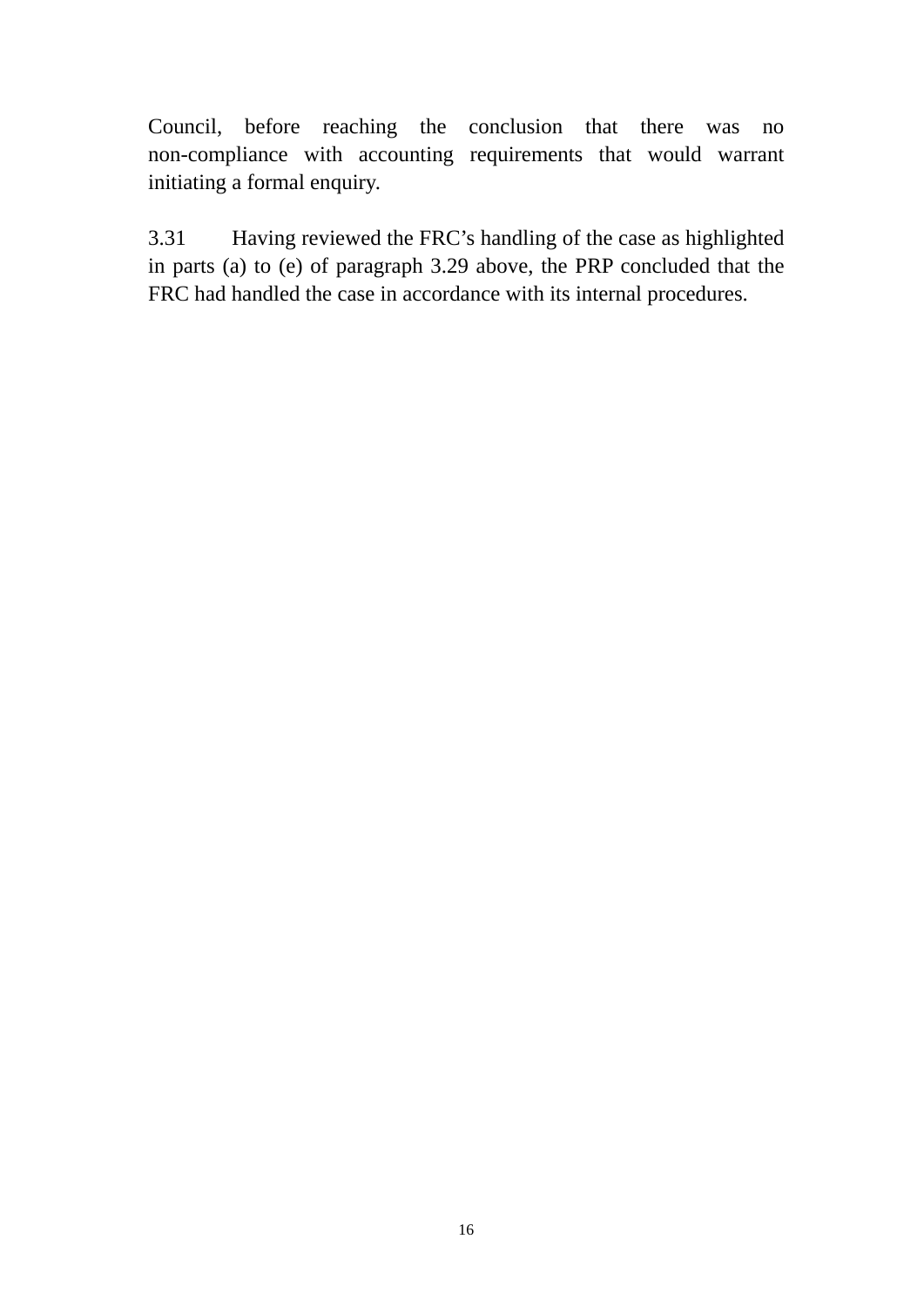## **Chapter 4 : Way forward**

 $\overline{a}$ 

4.1 Between November 2008 and October 2009, the PRP performed its functions through the review of selected cases from the full list of completed cases, and made its observations and recommendations to the FRC.

4.2 The PRP will continue its work on the review of completed cases to ensure that the FRC adheres to its internal procedures consistently. For 2010, the PRP will select cases that the FRC had completed from January to December 2009 for review.

4.3 Comments on the work of the PRP can be referred to the Secretariat of the PRP for the FRC by post (Address: Secretariat of the PRP for the FRC, Room 1801,  $18<sup>th</sup>$  Floor, Tower 1, Admiralty Centre, 18 Harcourt Road, Admiralty, Hong Kong) or by email (email address:  ${\rm frcprp@fstb.gov.hk}$ )<sup>1</sup>.

<sup>1</sup> For enquiries or complaints relating to non-procedural matters of the FRC, they should be made to the FRC direct –

| By post                         |                         |                      |  |  |  | : 29 <sup>th</sup> Floor, High Block, Queensway Government Offices, |  |  |  |  |
|---------------------------------|-------------------------|----------------------|--|--|--|---------------------------------------------------------------------|--|--|--|--|
|                                 | 66 Queensway, Hong Kong |                      |  |  |  |                                                                     |  |  |  |  |
| By telephone $:(852) 2840 9222$ |                         |                      |  |  |  |                                                                     |  |  |  |  |
| By fax                          |                         | $(852)$ 2521 7836    |  |  |  |                                                                     |  |  |  |  |
| By email                        |                         | : general@frc.org.hk |  |  |  |                                                                     |  |  |  |  |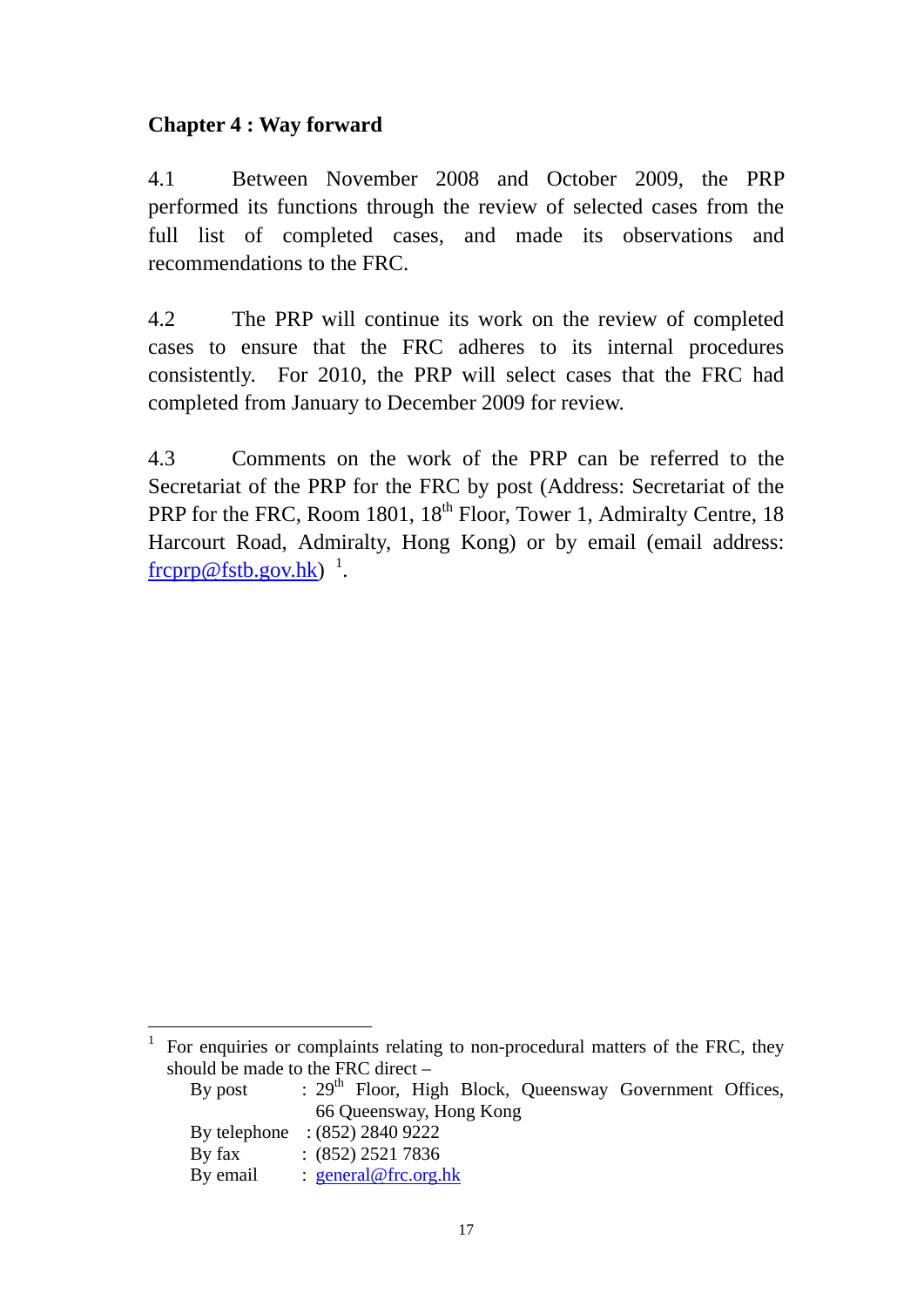#### **Chapter 5 : Acknowledgement**

5.1 The PRP would like to express its gratitude to the FRC for their assistance in facilitating the review work, and their co-operation in responding to the PRP's enquiries and recommendations in the past year.

Secretariat of the Process Review Panel for the Financial Reporting Council February 2010